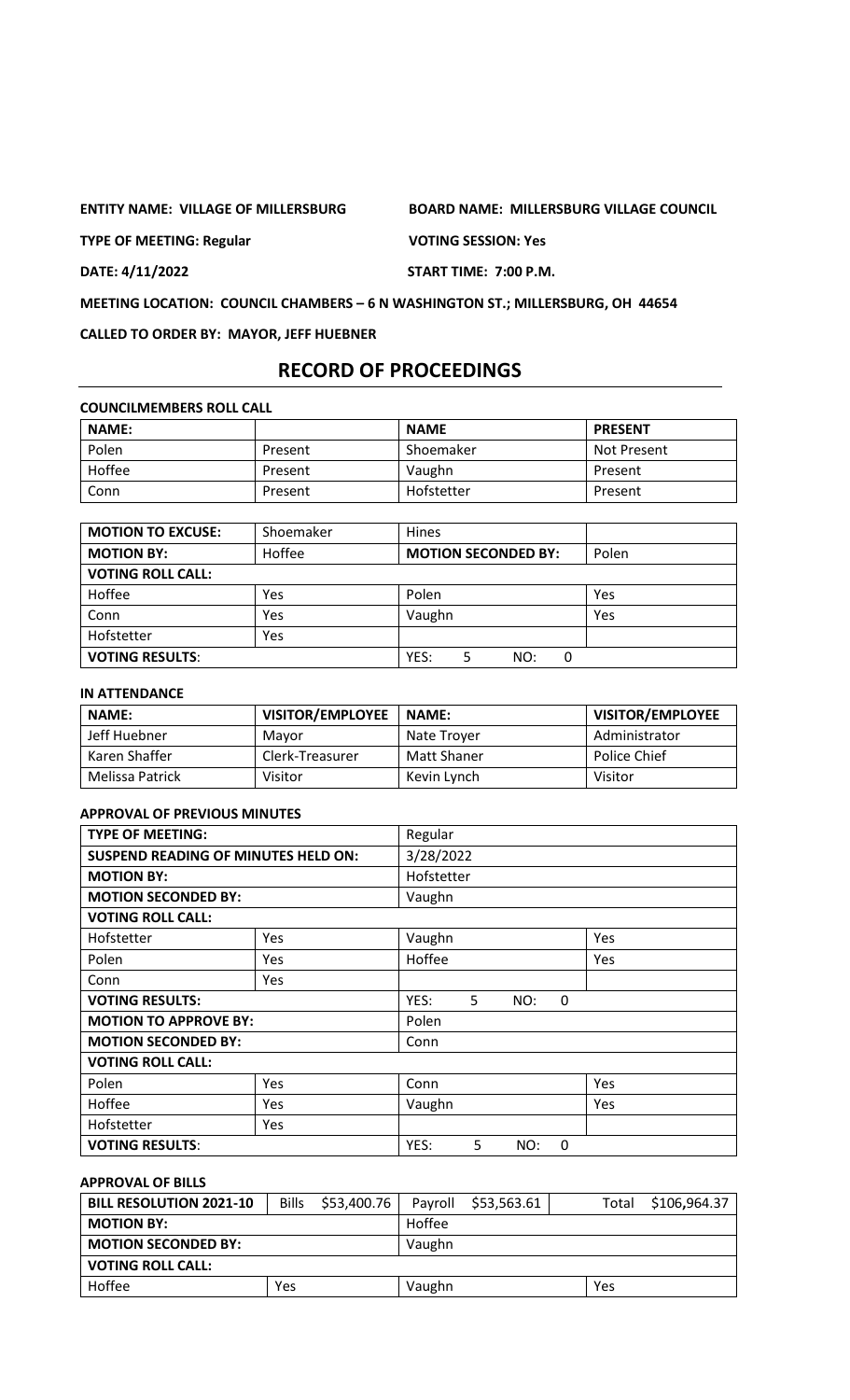| Polen                  | Yes | Hofstetter |    |     |   | Yes |
|------------------------|-----|------------|----|-----|---|-----|
| Conn                   | Yes |            |    |     |   |     |
| <b>VOTING RESULTS:</b> |     | YES:       | ــ | NO: | U |     |

### **DEPARTMENT HEAD/OFFICIAL REPORT**

| <b>DEPARTMENT:</b>     | <b>ADMINISTRATION</b>             |
|------------------------|-----------------------------------|
| REPRESENTATIVE'S NAME: | <b>ADMINISTRATOR, NATE TROYER</b> |

**DRB & P&Z Commission**: Informed Council P&Z met April 6<sup>th</sup> and approved a lot split request from Saltcreek Properties as well as Final Site Plan for B&L Transport's new facility.

**Resurfacing/Sidewalk Projects:** Informed Council Melway Paving submitted the lone bid for the 2022 resurfacing project with a bid of \$263,667.75. Appropriations for 2022 are \$260,000. Troyer noted part of the project involves raising manholes on S. Washington St. which is a part of a state highway, so State Highway Funds can be used for that portion to offset the shortfall on appropriations. He has reviewed the bid submittal and is recommending awarding the project to Melway. Motion made by Hoffee to award the bid to Melway Paving. Seconded by Polen. Upon roll call, motion carried with Hoffee, Polen, Vaughn, Hofstetter, and Conn voting aye. Vote:  $Yes - 5 No - 0$ 

**ARPA Projects:** Informed Council survey work has begun for the projects. He is also preparing a CDBG application to apply for any additional funds that may be needed to complete both projects.

**Council Chambers A/V:** Alstage has received most of the equipment for the audio/visual project for Council Chambers and has been told the remaining pieces will be delivered by the end of the month. If so, we will be looking at installation early May.

**Dump Truck Replacement:** Informed Council the quote being considered is for a Mac Granite Truck as this is the only one available for the year. The truck is a single axle, dump bed w/plow at a cost of \$184,078. Appropriations are for \$185,000. To add on the salt spreader, the cost would be around \$193,000. Discussion was had on to add the spreader or look at adding that option at a later time, since it would not be needed until next winter. To lock in the price of the truck, a decision will need to be made. Motion made by Hoffee to proceed with the truck purchase and review the spreader at a later date. Seconded by Conn. Upon roll call, motion carried with Hoffee, Conn, Vaughn, Hofstetter, and Polen voting aye. Vote:  $Yes - 5$  No - 0

**Water Ordinance Amendment:** Informed Council the ordinance amending section 925.06 of the water ordinances is on the agenda for first reading. Currently the ordinance provides that a \$75 fee for a meter/horn be charged to customers. The cost to the Village to purchase these items has risen to \$179.77. This amendment will allow the Village to recover the full cost of the supplies by stating the fees shall be what the current material costs are at the time of need. Troyer noted, this is only to cover the costs, and not to generate revenue.

| <b>DEPARTMENT:</b><br><b>FISCAL</b>                                                              |  |  |  |
|--------------------------------------------------------------------------------------------------|--|--|--|
| <b>REPRESENTATIVE'S NAME:</b><br><b>CLERK-TREASURER, KAREN SHAFFER</b>                           |  |  |  |
| March Financial Statement: Presented the March Financial Statement and acknowledgement form that |  |  |  |
| Council received the report consisting of the Bank Reconciliation; Appropriation Summary, Fund   |  |  |  |
| Summary, Revenue Summary, Payment Summary, and Payroll.                                          |  |  |  |

#### **LEGISLATION**

| <b>NUMBER: Resolution 2022-09</b>                                                             | Mayor read by title only |  |
|-----------------------------------------------------------------------------------------------|--------------------------|--|
| TITLE: A Resolution Authorizing Participation In The ODOT Road Salt Contracts Awarded In 2022 |                          |  |
| <b>CLASSIFICATION:</b>                                                                        | Resolution               |  |
| <b>STATUS:</b>                                                                                | 2nd Reading              |  |

| NUMBER: Ordinance 2022-100                                              | Mayor read by title only |  |
|-------------------------------------------------------------------------|--------------------------|--|
| TITLE: An Ordinance Amending Section 925.06 (d) Of The Water Ordinances |                          |  |
| <b>CLASSIFICATION:</b>                                                  | <b>Introduction</b>      |  |
| l STATUS:                                                               | 1st Reading              |  |

# **NEW BUSINESS**

| TOPIC:        | Lion's Club - Hometown Hero's |
|---------------|-------------------------------|
| PRESENTED BY: | <b>Brent Hofstetter</b>       |